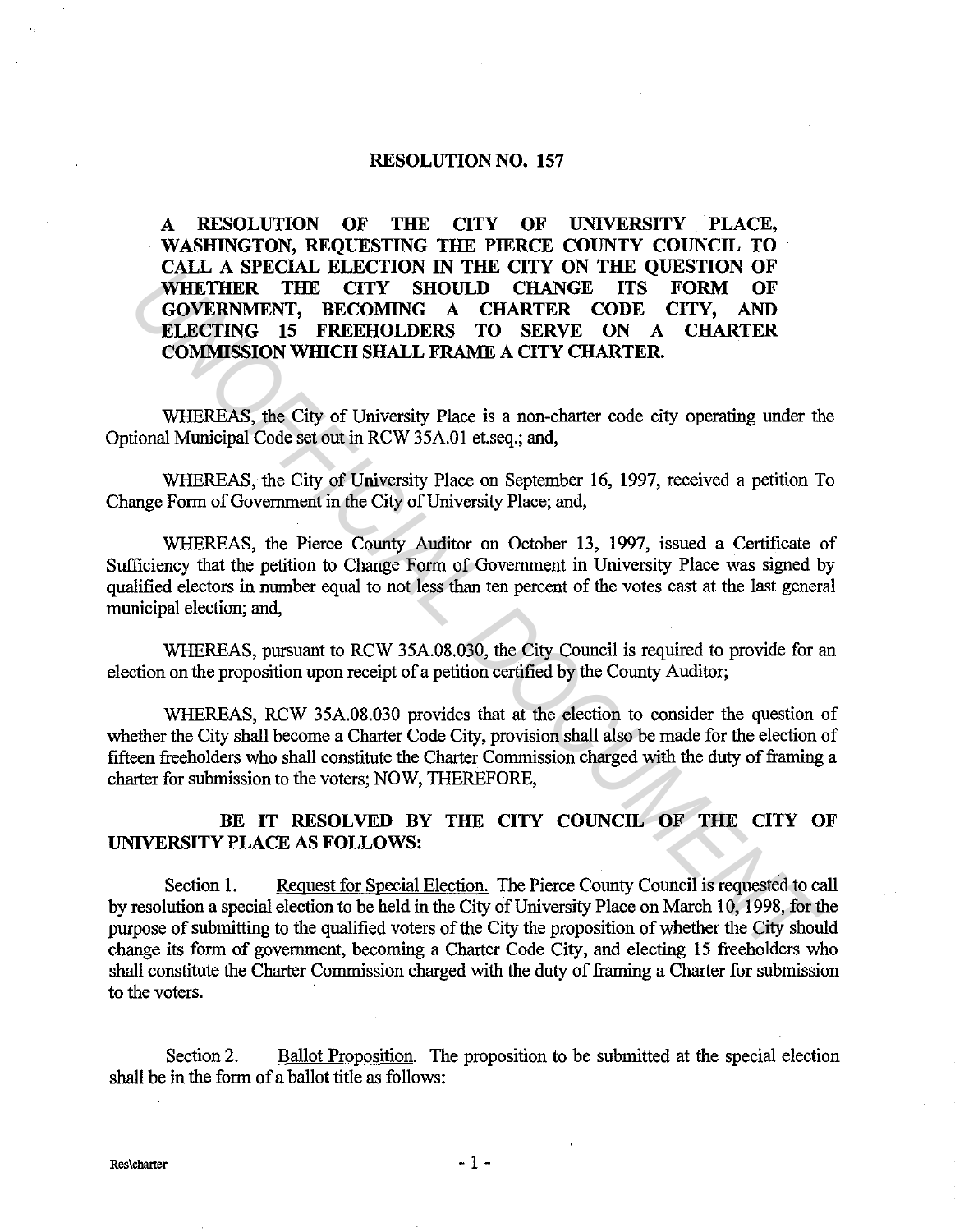#### PROPOSITION

SHALL THE CITY OF UNIVERSITY PLACE CHANGE ITS FORM OF GOVERNMENT, BECOMING A CHARTER CODE CITY, AND ELECT A 15 MEMBER CHARTER COMMISSION WHICH SHALL FRAME A CITY CHARTER?

**YES .................................................................................................................. D** 

NO .................................................................................................................... D .

### ELECTION OF CHARTER COMMISSION

All voters are entitled to also vote for candidates for the freeholder positions numbered below, regardless of the vote choice on the above proposition.



\*\*\*Continue through Position No. 15

Section 3. Transmittal to County Council and Request for Special Election. The City Clerk is authorized and directed to notify, and to send a certified copy of this Resolution to the Pierce County Council.